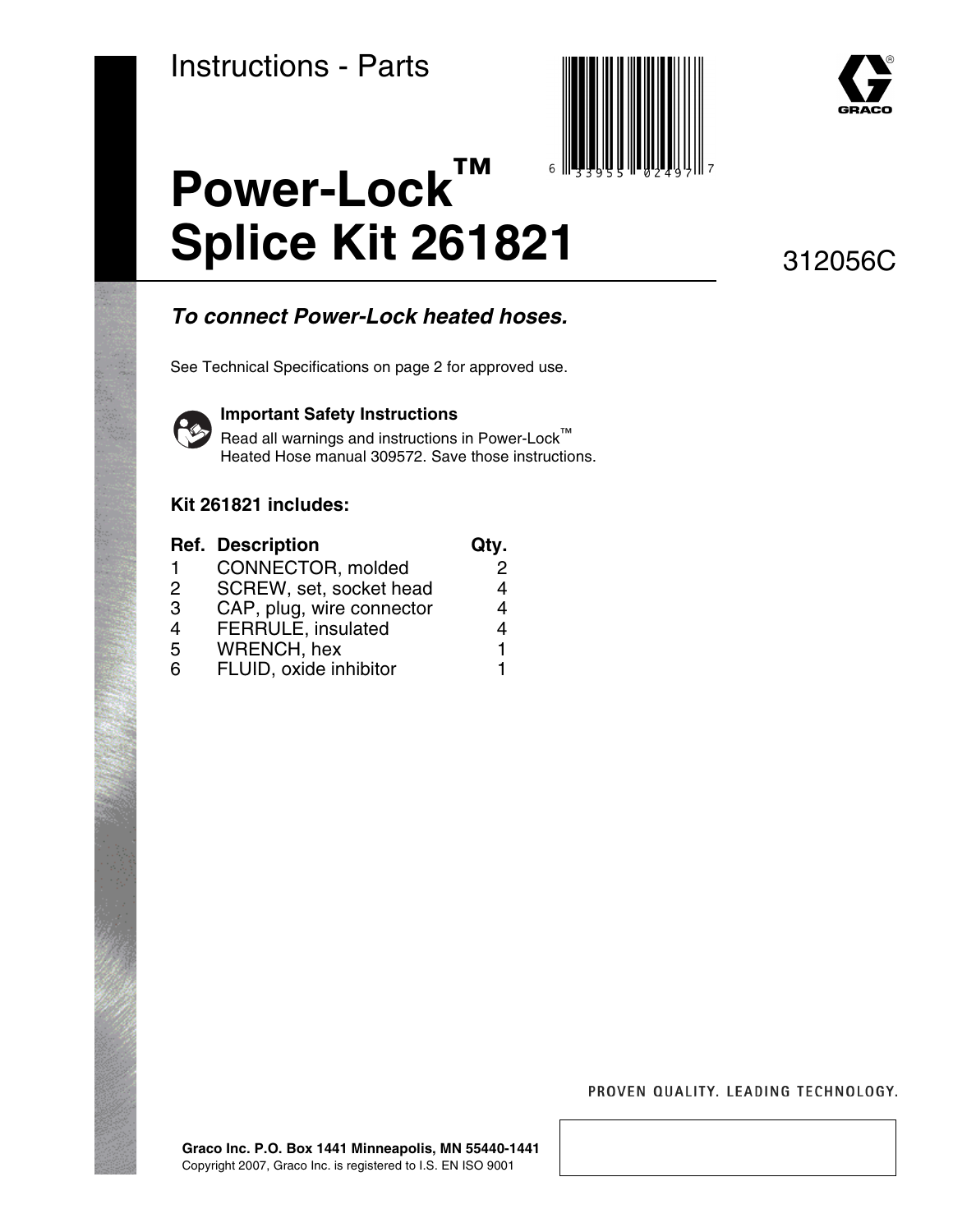# <span id="page-1-0"></span>**Approvals**

**Compliant to the requirements of the following standards:**

UL 486C, Issued: 2013/01/11

CSA C22.2 No. 188, Issued: 2013/01/11

# **Technical Specifications**

| Category                   | Data                               |
|----------------------------|------------------------------------|
| Maximum voltage rating     | 300 Volts                          |
| Maximum current rating     | 45 Amps                            |
| Maximum temperature rating | 180 $^{\circ}$ F (82 $^{\circ}$ C) |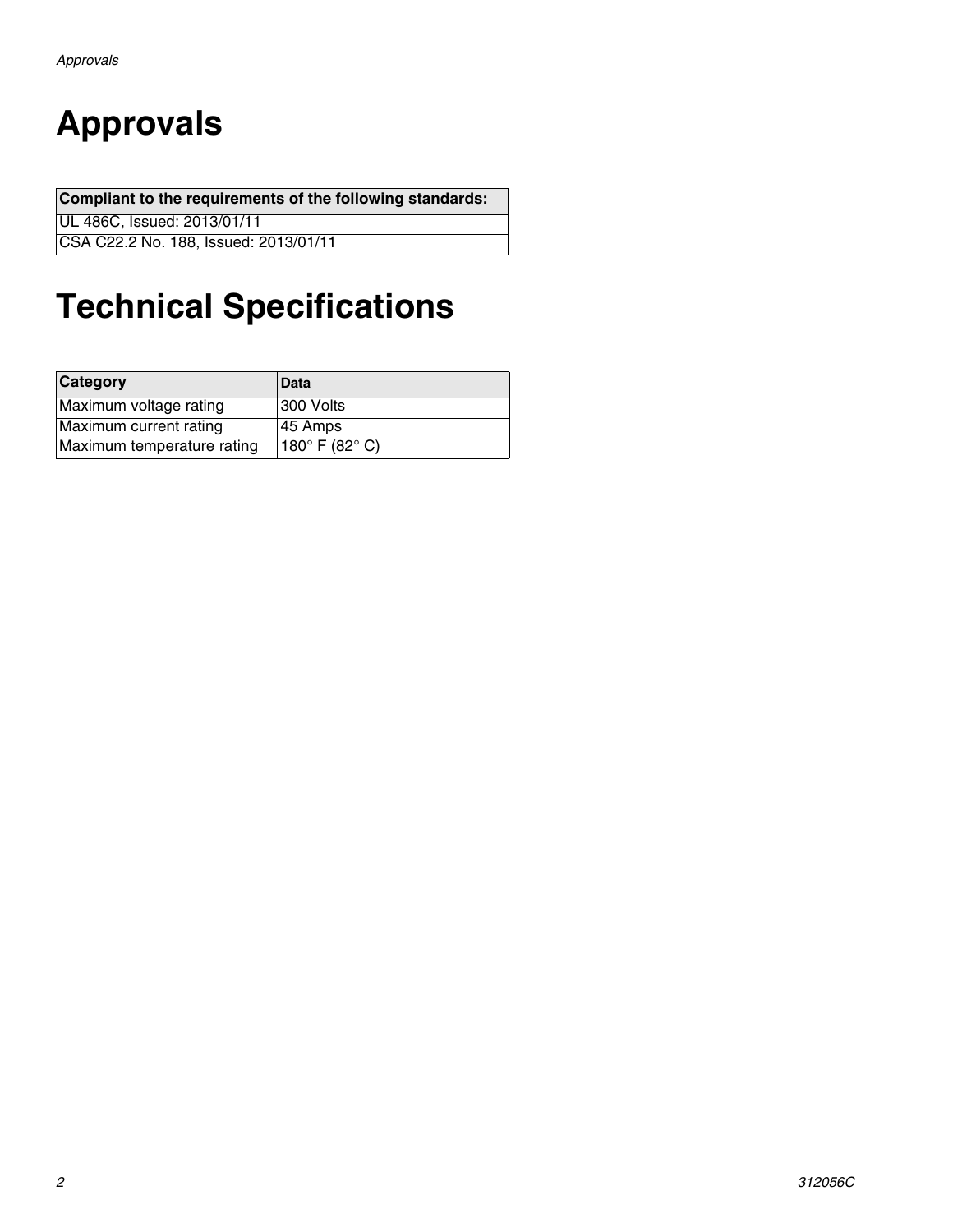

- 1. Turn main power off.
- 2. Make sure electrical wires are 5/8 in. (15.9 mm) long. If they are not, use a sharp scissors to strip all four 5/8 in. (15.9 mm) wires from wire end. See Strip Length Gage.



### **FIG. 1: Strip Length**

- Be careful not to cut or nick copper strands. If more than five strands are cut or nicked, trim wire and re-strip.
- New hoses are pre-stripped at correct length; remove insulation to expose bare wire.
- a. Make sure strip length is correct by fitting ferrule (4) over the exposed wire. Ferrule should be flush with wire end. See [FIG. 2](#page-2-0).
- On some older heated hoses wire insulation will not fit inside ferrule insulator. In these cases, use scissors to split and remove ferrule insulator.

b. If wire is short of ferrule (4) end, adjust strip length accordingly. If bare wire is protruding from ferrule, trim flush to ferrule end. See [FIG. 2.](#page-2-0)



### <span id="page-2-0"></span>**FIG. 2: Wire Length**

- c. Remove ferrule (4) and apply oxide inhibitor (6) to bare wire. See [FIG. 3.](#page-2-1)
- d. Insert wire in ferrule (4) and apply more oxide inhibitor (6) to ferrule and wire end. See [FIG. 3.](#page-2-1)



<span id="page-2-1"></span>**FIG. 3: Remove and Reinstall Ferrule**